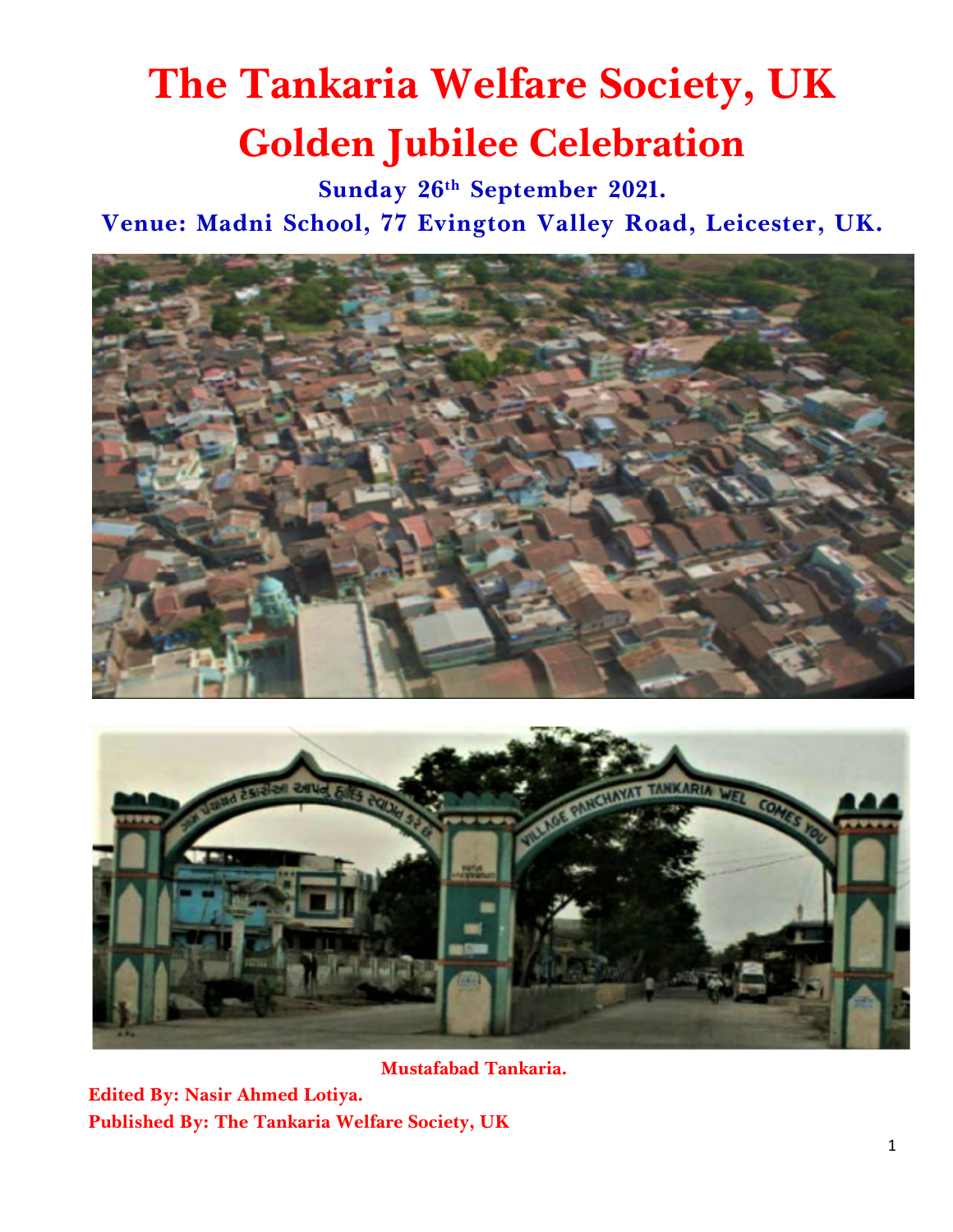# **The Tankaria Welfare Society UK**

The Tankaria Education and Welfare Circle UK was formed in 1967. Its first constitution (Hand written) was adopted in 1967. On 25th December 1984, a new constitution was adopted. On 29th January 1985, this organisation was registered as "The Tankaria Welfare Society UK" at the Charity Commission UK.

Registered charity number: 290979.

# **History**

The Tankaria Educational and Welfare Circle, UK was formed in 1967. Its first Constitution was drafted by Abdullah Kamal Patel (Kamal Master) of Preston. Yakub Bajibhai Bhutawala as President and Yacoob Mank as Secretary together with other Senior Tankarvis and members of the 'Circle' carried on its work for over 25 years. They were collecting membership fees, donations, special funds, preparing accounts and reports and holding annual meetings, etc. It was then transferred to late Musabhai Kidi, late Ibrahimbhai Kabir, Iqbal Gajjar, and others. Rustam Ganda, Yakub Musa Khoda, Ibrahim Master Kabir, Ibrahim Bachcha, Rehmatullah Bhaloda, Abdulmajid Dadhimunda, Gulam Master Lalla, Babu Deg Master, and others were active members of the Circle. Later on, the 'Headquarters' of the 'Society' was moved to Dewsbury, with Yakub Patel Bhuta acting as its President and Iqbalbhai Dhoriwala as Secretary with other members. After few years it was transferred to London then Leicester, and then again transferred to Late Musabhai Kidi, late Ibrahimbhai Kabir, and Iqbal Gajjar. Later on, when late Ahmedbhai Khoda Sarpanch visited UK, it was again transferred to Dewsbury. Basir Halalat and Afroz Khandhiya were added as Trustees in that new committee. Since the 'Headquarters' of the 'Society' is remain at Dewsbury. TWS will be transferred to another town, and new talented members will take charge on September 26, 2021.

Shafiqbhai Patel, Habibbhai Bhuta, Faruk Umerji Ughradar (Hot Print), Salimbhai Varu, Yakubbhai Varu, Abdulbhai Chheliya, Bashirbhai Halalat, Afroz Khandhiya, Aiyyub Muhammad Bhuta (Ughradar), Azmat Khandhiya, Harun Bhuta, Altaf Dasu, Iliyas Godar, Mehbub Sutariya, Afzal Sutariya, Mustakhaji Randhwawala, Iliyas Nagia, Amin Chamad, Nasir Khandhiya, Saeed Ganda, Babu Ismail Ghodiwala, Hamza Aiyyub Ughradar, and others also have been actively involved in the work of the Society for quite some time now.

During all these years several works of village welfare have been carried out with the help of the members and donations from UK and abroad. To name a few: the construction of the first new High School Building, the Library Hall, Repair Work of Kumar Shala, the approach road in village padar, the maternity unit, etc. During Covid-19 Pandemic, TWS supported Tankaria Covid Care Center and helped a lot. Members of TWS put tremendous effort during that period.

The village has made good progress since then in every field and is now on the road to further progress and prosperity.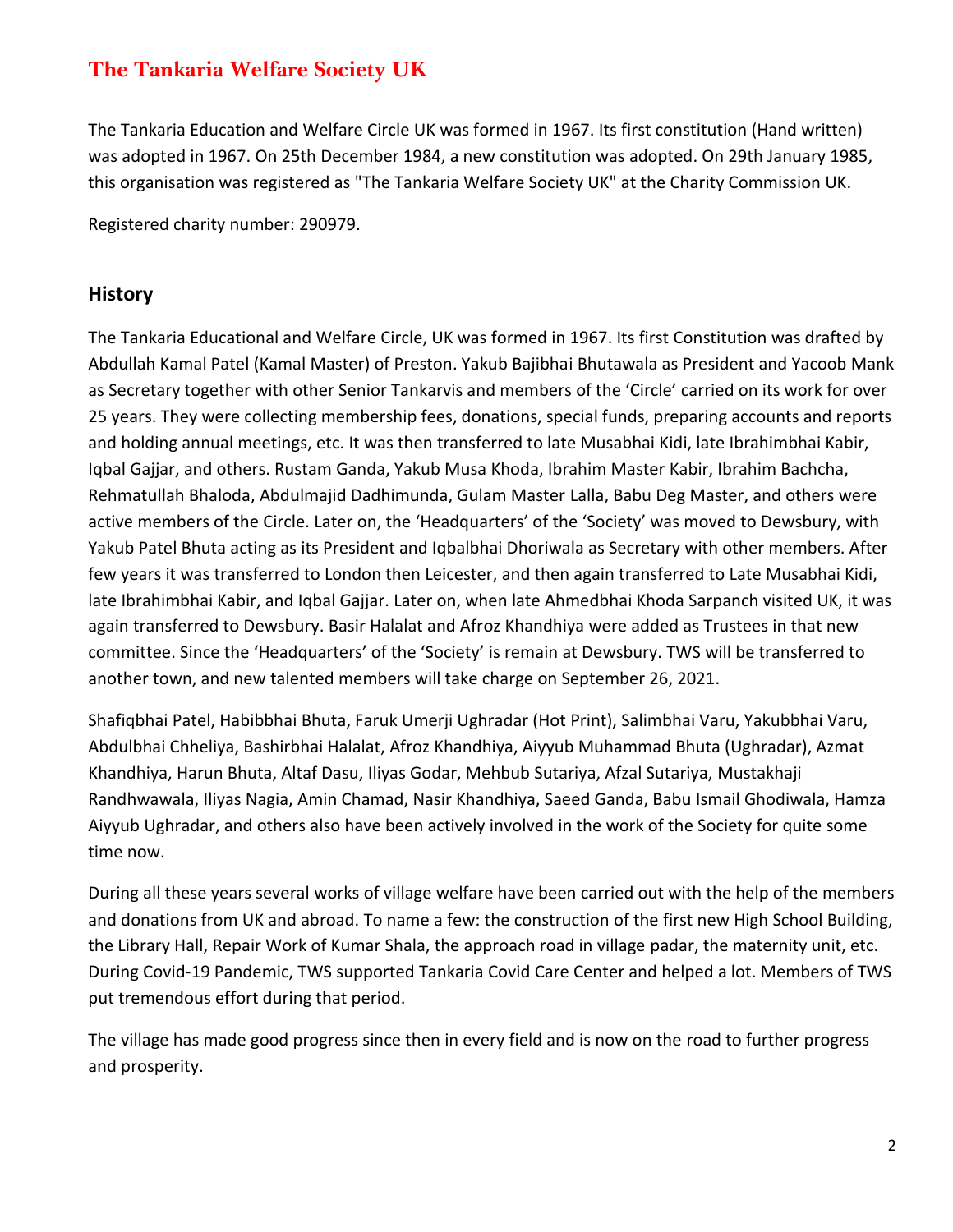#### **What, who, how**

#### **What the charity does:**

General charitable purposes

Education/training

The advancement of health or saving of lives

**Disability** 

The prevention or relief of poverty

Economic/community development/employment.

#### **Who the charity helps:**

Children/ young people

Elderly/ old people

People with disabilities

The general public/ mankind

#### **How the charity helps:**

Makes grants to individuals

Makes grants to organisations

Provides other finance

Other charitable activities

#### **The Tankaria Welfare Society UK's charitable objectives:**

To relieve poverty and sickness and to preserve and protect the health and to advance education amongst the inhabitants of Tankaria, Tal & Dist Broach, India.

(The hearts and minds of the founders of this organization settled in the UK were in their hometown Tankaria. About 50 years ago, when they saw a dream in the waking state, they named it "The Tankaria Education and Welfare Circle, UK". They must have seen a lot in that dream.

#### **Aims to be added in the future.**

(1) Connecting people of Tankaria living in the UK and other countries. Provide relevant information to villagers.

(2) Preserve our identity and create awareness related to our roots and our great ancestors.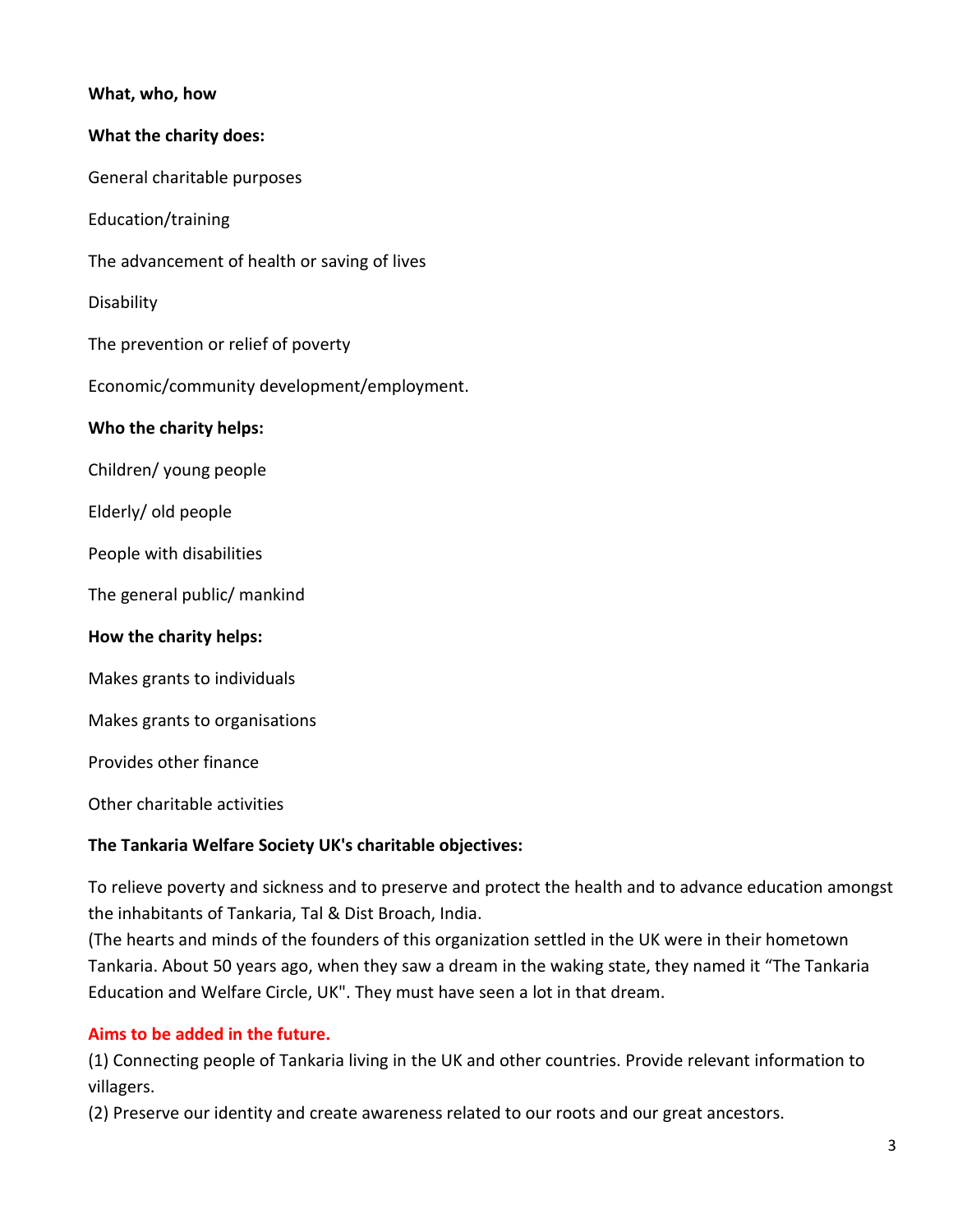- (3) To arouse the people to work for the welfare of the community.
- (4) Provide a democratic platform to collect and share ideas.
- (5) To create sound ground for planning and action.
- (6) Create awareness for current issues.

(7) To highlight the causes of various problems affecting the community and hinder the way of progress and development.

- (8) To develop the idea of the ability and better thinking to work for the betterment of the community.
- (9) Promote good activities. To create a sense of cooperation integration.
- (10) Try to maintain harmony and peace between villagers.
- (11) Progress of our beloved village and villagers.

(12) Try to support individuals looking for help/emergency help and support organisations to achieve their goals.

(13) Inspire and appreciate individuals and organisations for their achievements.

(14) Provide Guidance to students & professionals.

#### **About our village Tankaria**

Tankaria is the biggest village in the Bharuch Taluka. It is in the Bharuch district of Gujarat, India. Tankaria is the land of the great brotherhood. Nearly to the mid of the twentieth century, the village was famous for its cotton-growing farmers and businesspeople. Many Tankarvis took an active part in the freedom movement of India.

Tankaria has produced many Primary and High School Teachers, Doctors, Pharmacists, Engineers, Building Contractors, Skilled Technicians, Businessmen, Government Officials, Writers, Poets, Politicians and, Social Workers. Tankaria has produced a remarkable number of Islamic Scholars. Tankaria has also produced few University Professors, College Lecturers, Lawyers, Land Surveyors, and Chartered Accountants. Tankarvis working as primary school teachers can be found everywhere in cities and villages of Bharuch and its neighboring districts. Tankaria is widely known for its Primary School Teachers, Businessmen and, Poets. Among Bharuchi Vahora Patel Community, Tankarvis are famous for their hospitality and friendly nature.

Many Tankarvis settled in Ahmedabad, Vadodara, Surat, and Mumbai. Few Tankarvis also settled elsewhere in Gujarat. Outside India Tankarvis mainly settled in the UK, USA, Canada, South Africa, Zambia, and other African countries. Some Tankarvis also settled for employment or business in countries like Saudi Arabia, Qatar, UAE, Kuwait, Oman, Mauritius, Reunion Island, and New Zealand.

The name of the village was Mustafabad, later on, it was renamed Tankaria. (After 1453 CE & Before 1583 CE)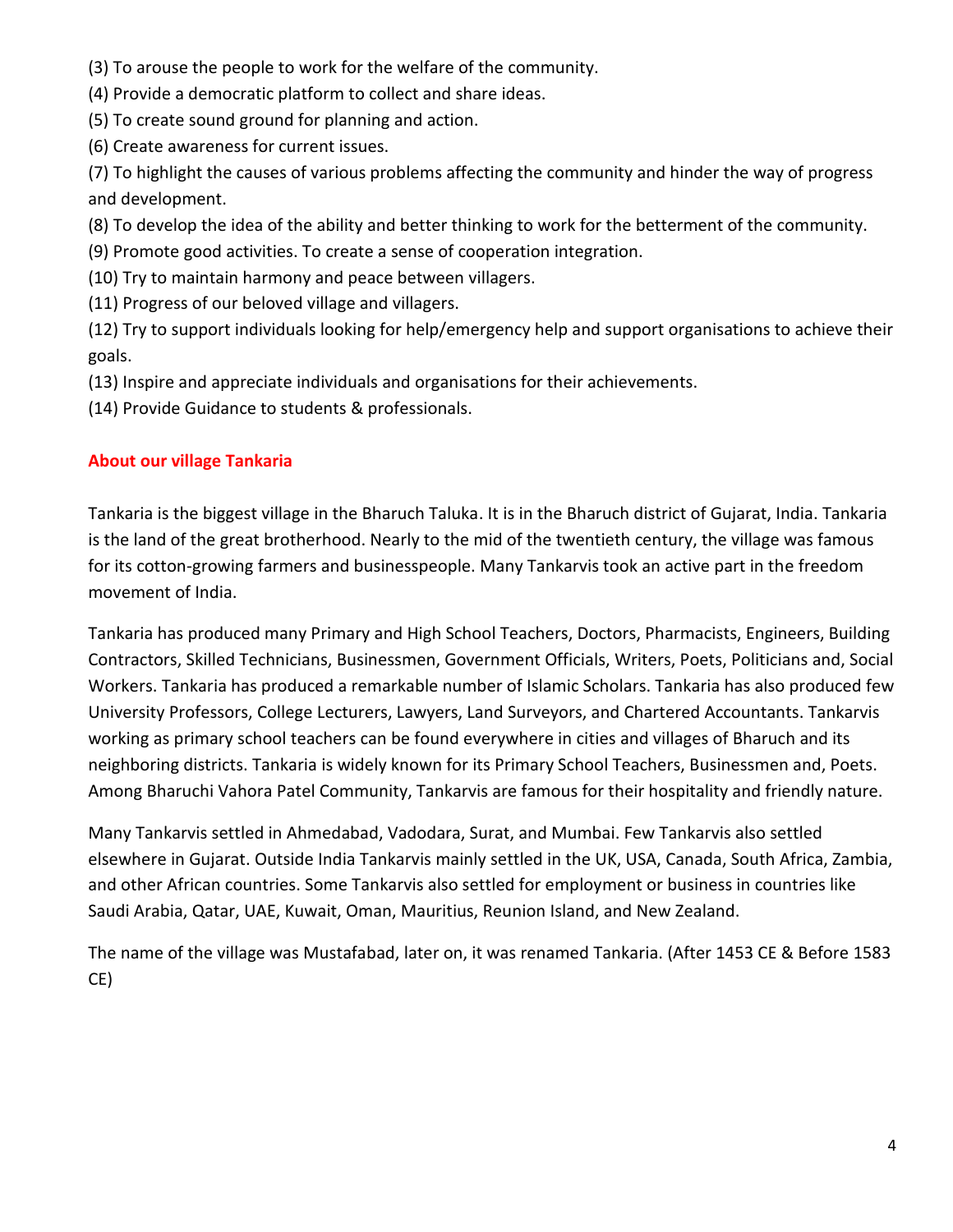#### **History of village "Mustafabad Tankaria"**

(Only a few important paragraphs extracted from "Mustafabad Tankaria" history page [www.mytankaria.com](http://www.mytankaria.com/) ).

#### **Part** 1: **Based on authentic historical sources**

Edited By: Nasir Ahmed Lotiya

First Edition: April 2007 (First draft published on "Tankaria Wet Paint" website)

Latest Edition: March 2021 (Published on "My Tankaria" with newly added interesting information)

The history of a unique village Tankaria is full of virtues. King "Ahmad Shah" of the "Muzaffarid dynasty" and king "Jahangir" of the "Mughal Empire" was influenced by the importance of the village and they gave special priority to the village. Many Sufi saints, Auvliya chose this village as a land of action and chose to be buried in the soil of the village. The villager's actions for the freedom movement were noted at a meeting at the "United Nations headquarters" in Geneva. Mahatma Gandhi appreciated the contribution of the freedom fighters of this village. English officials were impressed by the quality of education in the village. The people of this village were known throughout the diocese for their sincerity, unity, kinship, and sincere feelings of sharing each other's sorrows.

The lands of the village were known as wasteland. People of this village made it cultivable by tying belts on their waists in the scorching summer heat. Due to the large families and the scarcity of land in the village, those who got little land or did not have any luck to have a small piece of land, they worked as labourers on the farm without hesitation. By painting, or repairing household items such as lanterns, they fulfilled the basic responsibility of supporting the family. To perform the basic responsibilities of feeding the family, people would carry heavy loads on their shoulders and walk from village to village, regardless of the heat or cold. Due to ploughing the fields, keep walking for door-to-door business, or driving cattle from one village to another, painful corns and calluses develop on their feet. They suffered a lot, but keep following the way of earning halal. The hardworking people of the village have made invaluable sacrifices of their entire lives and have endured hardships for the rest of their lives. The children were educated and the name of the village was brightened in the country and abroad. It is an undeniable fact that in the foundations of the tall buildings of the village's distinct identity lies in the intelligence of the village elders, and the special contribution of their halal earnings. The echoes of our ancestor's sounds left in air, are colliding with beautiful tall buildings, returned, frustrated, proclaiming to their children by shaking, awaking and asking, "Why forgotten? I was beaten/buried; I am the foundation of this building"

Dedicating the first part of this latest edition of history to the patriots with the feeling of joy to have the opportunity to write a few words for the history of Tankaria village and its fermenting people full of so many qualities.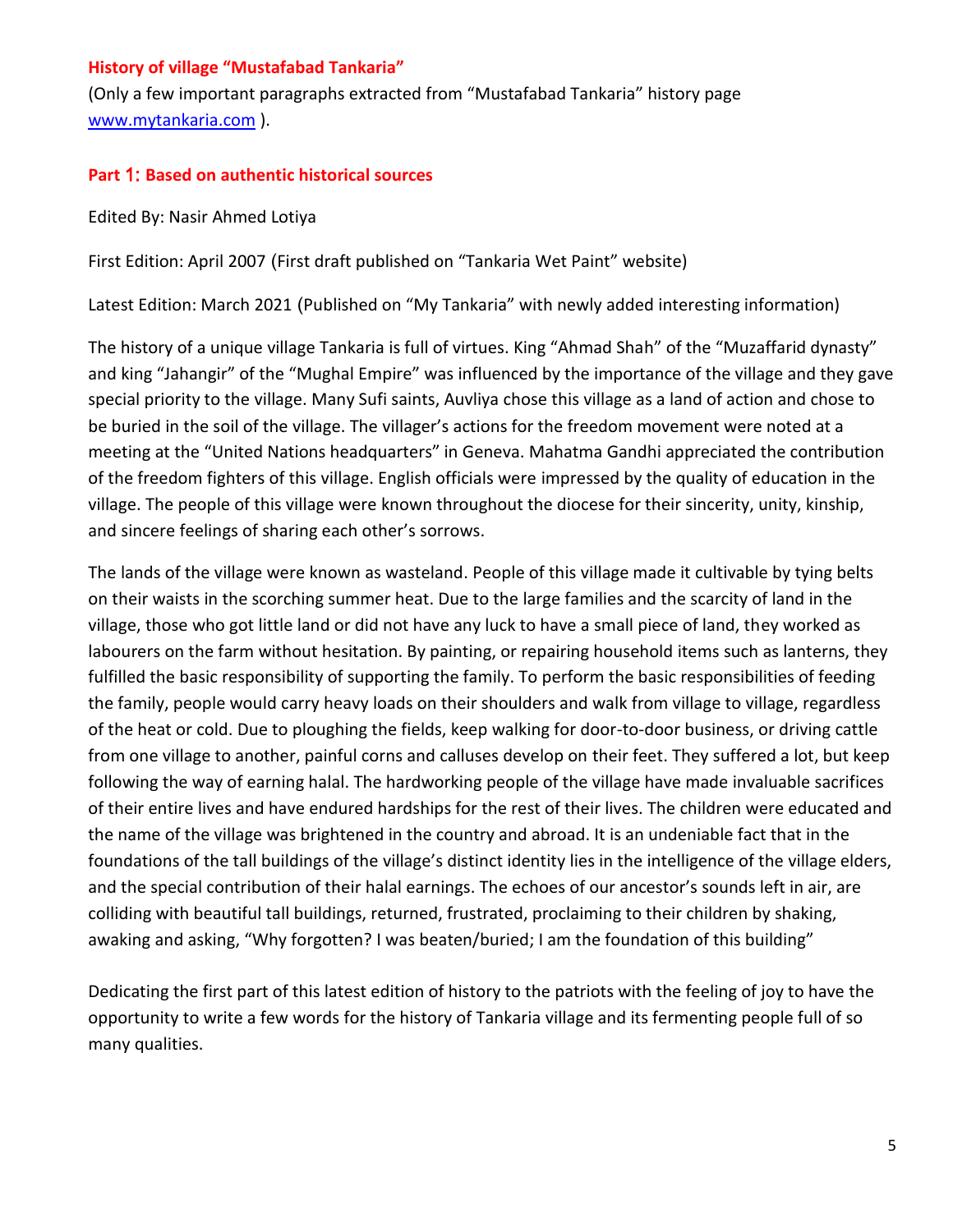#### **The original name of Tankaria village was Mustafabad (1453 CE and earlier):**

This historical fact mentioned at least six to seven times as listed below in authentic history resources: (i) The original inscription related to the construction history of Mustafabad Jam-e-Masjid was written in Arabic and affixed to the wall of Jam-e-Masjid. As recorded in that inscription masjid was built in 1453 CE in Mustafabad town. In that inscription, the name of the village is mentioned as Mustafabad only. Tankaria does not mention anywhere in this inscription.

(ii) "Studies in Indian place names", Volume 9, page 76.

(iii) "Islamic India studies in History, Epigraphy, Onomastic, and Numismatics" Page 57, 79 and 344.

(iv) "Archaeological Survey of India, Government of India, EPIGRAPHIA INDICA – ARABIC AND PERSIAN SUPPLEMENT"- Edition 1975 (Page 30), specifies that "This Arabic epigraph does not only provide the construction history of Jam-e-Masjid, but it also provides us the proof that the name of the village in 1453 CE was Mustafabad".

(v) According to the statement of Mr N. M. Ganam (Research officer of Archaeological Survey of India), "Tankaria was at the date of the record officially called Mustafabad. The epigraph provides one more instance of the present-day customs of the renaming of town. The importance of epigraph for the local history of the town is obvious". His recorded statement can be found on pages 17 & 18 of "Epigraphia Indica".

(vi) Dr Z. A. Desai, "Director of Epigraphy Archaeological Survey of India" stated the facts related to a new naming of places: "At least 05 places that are known through epigraphs to have received new names during the pre-Mughal period. These are (1) Tankaria alias (alias – Named at another time) Mustafabad in the Broach district of Gujarat. (2) Diyadar alias Mahmudabad in Sabar Kantha District of Gujarat. (3) Sanchor alias Muhammadabad in Jalor district of Rajasthan. (4) Malia alias Rasulabad in Rajkot district of Gujarat, and (5) Khakharechi alias Ambiyabad in Rajkot district of Gujarat". Reference: "Archaeological Survey of India, Government of India, EPIGRAPHIA INDICA – ARABIC AND PERSIAN SUPPLEMENT"- Edition 1974, page 3 and Edition 1975, page 30.

# **History of Mustafabad Jam-e-Masjid (Built-in 1453 CE): (Era of Ahmad Shah-The 2nd of Gujarat Sultanate)**

An Epigraph affixed to the wall of the historical "Mustafabad Jam-e-Masjid". Translation of epigraph in English is as below:

"All Masjids are for the prayer of Allah. Do not worship any other than Allah. Prophet Sallallahu-alayhi-wasallam said, "Whoever builds a masjid of Allah, Allah builds for him a house in paradise." Jam-e-Masjid of town Mustafabad was built during the ruling period of Emperor Qutub Abul Muzaffar Ahmad Shah by the guidance of Allah. Following the request of the leader of young "Salatuttashrif Saiyyad Ataullah Raja Hayful Mukhatib Saraful Milal" (honoured with Titles), and the effort of "Qaziyul- Mashaikh", it has been ready on 09 Rabiul-Awwal, 857 Hijri."

Ahmad Shah- The 1st and Ahmad Shah-The 2nd were the kings of Gujarat Sultanate. (Also known as the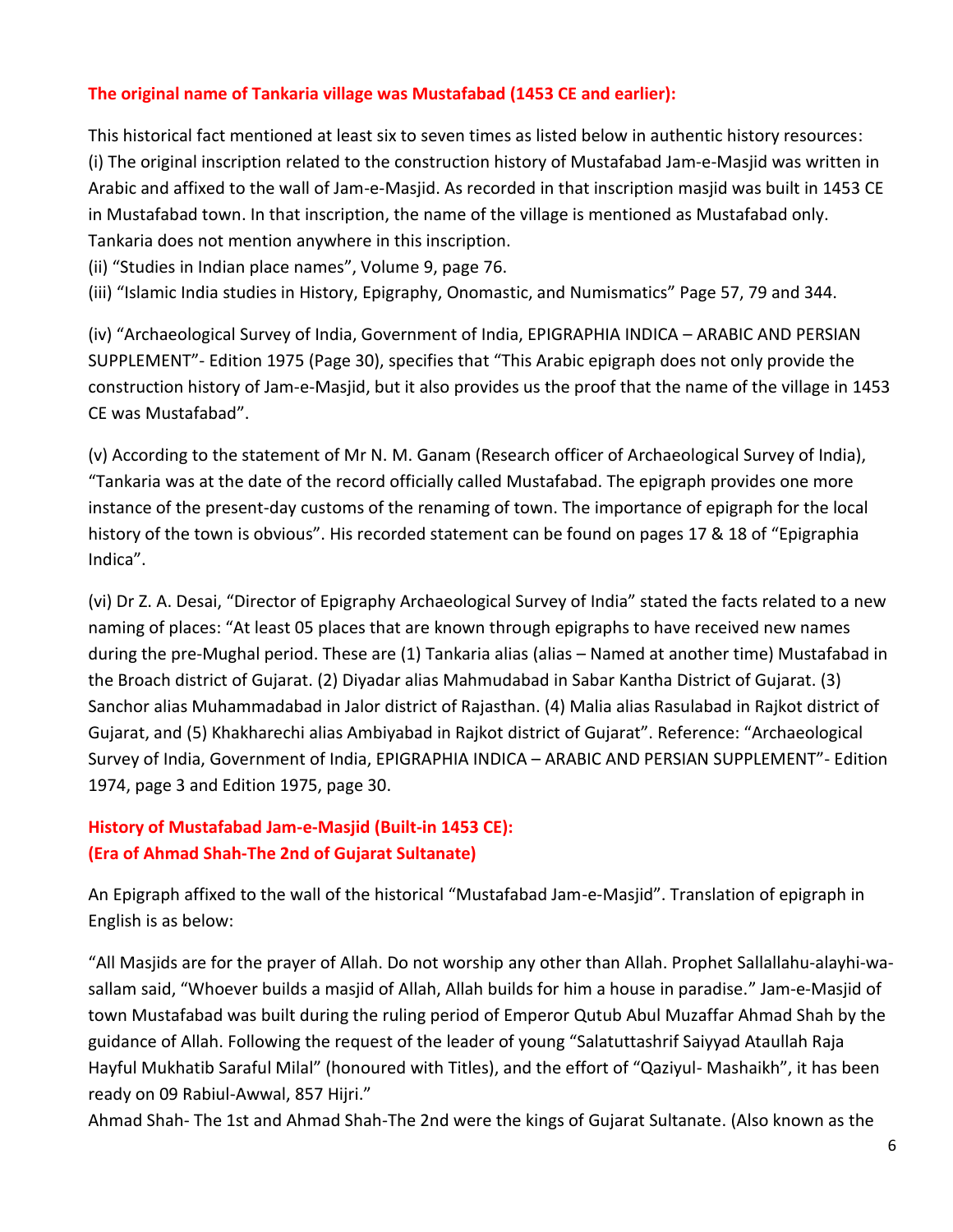Muzaffarid dynasty 1407–1573). Gujarat Sultanate was a kingdom established in the early 15th century in western India, primarily in the present-day state of Gujarat, India. Muzaffarid dynasty (Gujarat Sultanate) was founded by Sultan Zafar Khan Muzaffar. The end of the Gujarat Sultanate came in 1573 when the third Mughal emperor Jalal-ud-din Muhammad Akbar (Also known as Akbar), annexed Gujarat in his empire.

Ahmad Shah- The 1st: Born in 1389; passed away in 1442 (Hijri 846). Reign: 1411 to 1442. He was titled as "Nasir-ud-din"

Ahmad Shah-The 2nd: Born in 1429; passed away on 25th May 1458 CE (12 Rajab 862 Hijri) Reign: 1451 to 1458. He was titled as "Qutbuddin Ahmad Shah-The 2nd".

The history of Mustafabad Jam-e-Masjid was also recorded in the History Books mentioned below:

- (i) "Indian Archaeology" 1972–73, Page 48.
- (ii) "Epigraphic Resources in Gujarat"- Page 19.
- (iii) "Archaeological Survey of India, Government of India" Edition-1978, Page 48.

As recorded in the above-mentioned History Books construction of Jam-e-Masjid completed on Monday, 20 March 1453 CE corresponds to 9 Rabi-Al- Awwal, Hijri 857. Mustafabad Jam-e-Masjid was built during the ruling period of Ahmad Shah-The 2nd (Qutb-ud-din Ahmad Shah-The 2nd ), who was the son of Mahmud Shah-The 2nd and the grandson of famous king Ahmad Shah-The 1st , the founder of Ahmedabad city as Capital. Ahmad Shah-The 2nd sits on the throne as a youth ruler in 1451 CE and he ruled up to his death on 25th May 1458 (Rajab 12, 862 Hijri). Ahmad Shah-The 2nd defeated Khilji at Kapadvanj. He also helped Firuz Khan ruling from Nagaur against Rana Kumbha of Chittor's attempt to overthrow him.

# **History of Tankaria village mentioned in the Gazetteer of the Bombay Presidency (1618 CE): (Era of Mughal Emperor Jahangir)**

This volume on the People of Gujarat includes two parts; among two parts, the first part, "The Musalmans" was contributed by "Khan Bahadur Fazlullah Lutfullah Faridi". He was "Assistant Collector of Customs" at Bombay. On page 59 of "The Musalmans" (First part of above mentioned Gazetteer), it is mentioned that Captain Ovans in one of the notebooks of the first Broach Survey given an account (Description of past events), which he had from Vahoras of Tankaria. According to Captain Ovan's description, some of the Marvadi prisoners of war were kept as slaves by a Hindu king. They were freed in 1618 CE by Muslim Emperor Jahangir. Those Marvadis became Muslim; they were settled on the wastelands in Gujarat. The subsequent sentence "Some of the Kaira's (Present days Kheda), cultivating Bahoras give almost the same account, and though these Marvadi converts cannot have been original Bohoras, they may at one time have been a distinct class like or the same as "Kakapuries" mentioned below on page 62" gave us further clarification."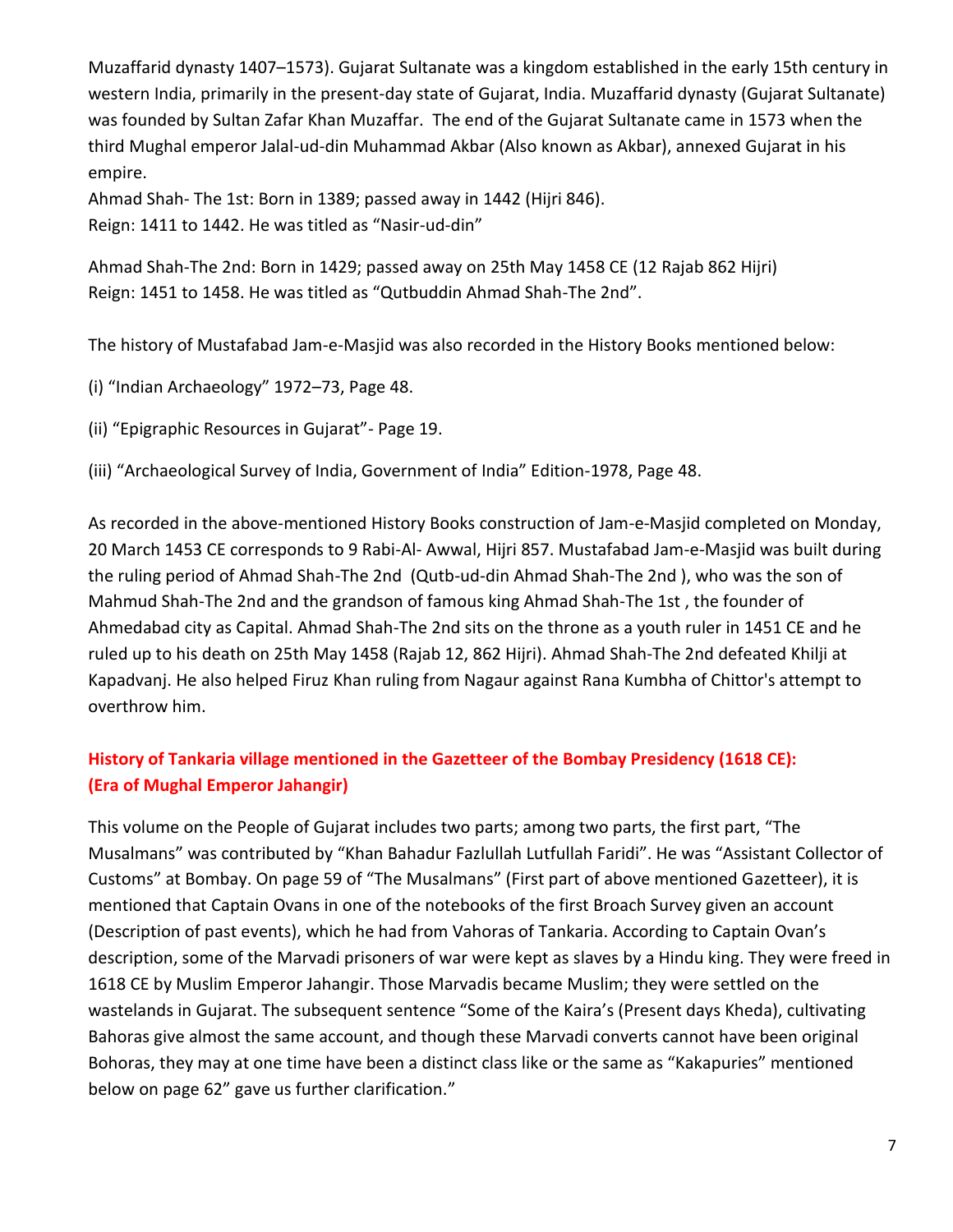After careful reading of all those written sentences it is understood that wisely, Emperor Jahangir settled those newly converted Marvadi Muslims on wastelands such as Mustafad Tankaria and Kheda. The purpose was that those migrants can easily get some land, religious guidance, and help from Muslims villagers.

#### **A land survey was carried in Tankaria in 1856 for laying the railway track (1856 CE):**

In 1856 CE, a land survey was conducted in Tankaria for laying the railway track by "The Bombay, Baroda, and Central India Railway" ("B.B. & C. I."). When Surveyors reached for the survey at Tankaria they faced geographical & technical issues at Tankaria village which were not solved. Engineers of B.B. & C.I. decided to reroute the railway track from Nandewar village.

"Administration report on the Railways in India" specify, "B.B. & C.I was a company incorporated in 1855 to undertake the task of constructing a railway line between Bombay and Vadodara. Laying of railway track work was completed in 1864."

#### **Tankaria Primary School for Boys (1865-66 CE):**

The construction report for the School Building at Tankaria for 150 Boys was published in "General Report on the Administration of the Bombay Presidency, for 1865–66". It is recorded in the report that "Foundation filled in, plinth raised, and superstructure nearly completed; doors and windows and woodwork of roof prepared." It is also mentioned in the report that Rs. 6,633 allotted for 1865–66; Rs. 3,116 expended and Rs. 3,517 was the balance.

The original school building (1865–66) had seven rooms. Enough space was left open in the front and centre of the building to provide fresh air and sunlight. Open space can be used for extracurricular activities. Clay Bricks were used in the wall, and high-quality teak was used for the roof. Well-designed wooden trusses, rafters, and clay roof tiles were used for the roof. Arrangements of rooms, the utilisation of space, perfectly designed wooden trusses, use of formatted steel plates having bolted connections to provide extra strength to wooden trusses, all those points prove that the building was planned and designed by an Engineer according to the Standards and Engineering Practices being used during 1856–66. After comparing the design of trusses in neighbouring villages with old school buildings like in Tankaria, it is concluded that the design of trusses was centrally controlled during that period to maintain the highquality of work and similarity. It also proves that well-trained teams of carpenters were assigned for the work of all school buildings being run by the government. At least we can say special care was taken for public buildings in that era and that is why public buildings of that era were durable. As recorded above, the total construction cost of Tankaria primary school for boys was around Rupees 4000; it was a cheap period!

#### **Central Urdu Primary School of Tankaria (1903 CE):**

Central Urdu Primary School of Tankaria was among the first school with boarding facilities in the northern division of the Bombay Presidency.

The "Director of Public Instruction" published the official report on the progress of education for 1917-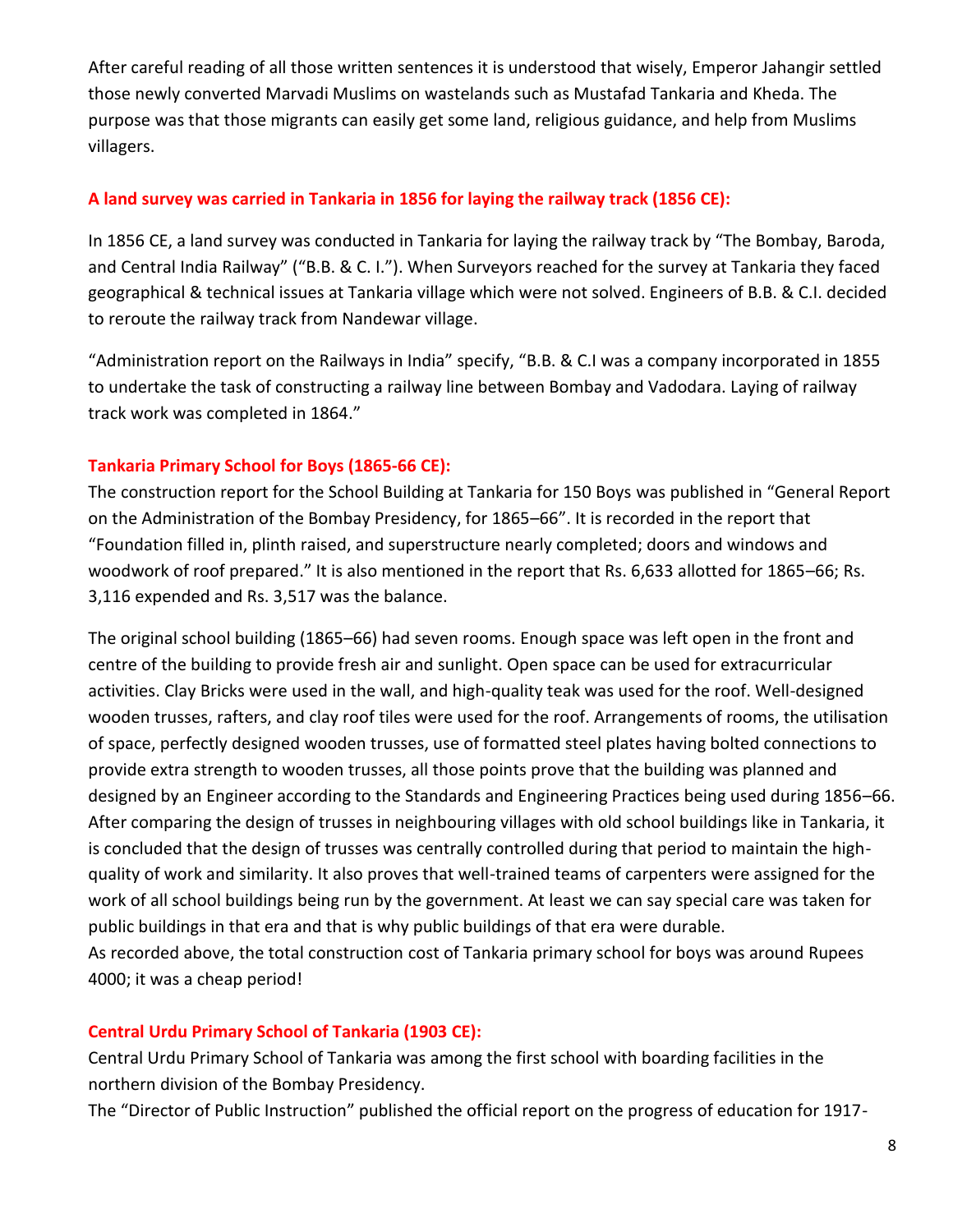1918. The report specifies that "There were only a few Central Urdu Primary Boarding Schools for Muslims in 1917; among these are the District Local Board and Municipal Urdu Primary School at Nasirabad in the central division and Central Urdu Primary School at Tankaria in the northern division of the Bombay Presidency." Further on page 119 of this report, it is recorded that, The Central Urdu Boys School at Tankaria in the Broach district presented 11 students at the Vernacular (Urdu) final examination and passed 10 (Year 1917). Three of its student who had passed in the preceding year got admission into the P.R. Training College at Ahmedabad". The class attached to the "District Local Board". School at a large Muslim village Tankaria, is under the charge of 3 years trained Munshi on Rs. 45. The moral and physical welfare of the students is carefully attended to. The class is an excellent institution and is fully performing the purpose with which it was founded."

The Bombay Gazette, Tuesday, March 14. 1911 points out "honourable member of the council asked the government, will the government be pleased to state whether it is proposed to ask the Local Boards in all districts to establish central schools as at Tankaria in Broch District?"

A study of the reports described above confirms that The Central Urdu Primary School at Tankaria was a famous and most successful school in the Bombay Presidency.

#### **Freedom Fighters of Tankaria (1930 CE):**

Musa Esa Captain, Mahatma Muhammad Ibrahim Kabir, Adam Ismail Mustafabadi, Ibrahim Ise Babiyat nicknamed "Nayak Mota" and Dr Alibhai Ghodiwala were well-known freedom fighters of Tankaria village. The seventeenth session of the "Permanent Mandates Commission" (Commission of "League of Nations"), was held at the "United Nations" headquarters in Geneva from 3rd June 1930 to 21st June 1930. It is recorded on page 216 of the minutes of this session that "Communication from Mr Musa Esa Captain, Honorary Secretary of Anjumane Shaukatul Islam and Khilafat Committee Tankaria, India received by the Permanent Mandates Commission on 7th June 1930."

After a discussion at the meeting, it was finalised to take action against Musa Esa Captain. He was sent to Nagpur Central Jail for seven months; Mahatma Kabir was also sent to Nagpur Central Jail for few months; Gandhiji was in the Nagpur Central jail. Gandhiji himself gave the title of "Mahatma" to Mahatma Kabir and "Captain" to Musa Esa Captain.

The original surname of Adam Ismail Mustafabadi was Rober. He had so much love for the Mustafabad that he used to write Mustafabadi behind his name. Mustafabadi had a good knowledge of the English language and, using his skills, he helped people. He is said to have written a book called "Lohina Aansu" (Tears of Blood). After India's independence, Ibrahim Ise Babiyat had been serving in the police department. The freedom fighters of Tankaria were also members of the "Khilafat Committee Tankaria". Freedom fighters were an example of unity in the Tankaria and surrounding area; they created a prominent identity of the village.

Use this link to read all four parts in details. [https://www.mytankaria.com/history/history-of-mustafabad](https://www.mytankaria.com/history/history-of-mustafabad-tankaria)[tankaria](https://www.mytankaria.com/history/history-of-mustafabad-tankaria)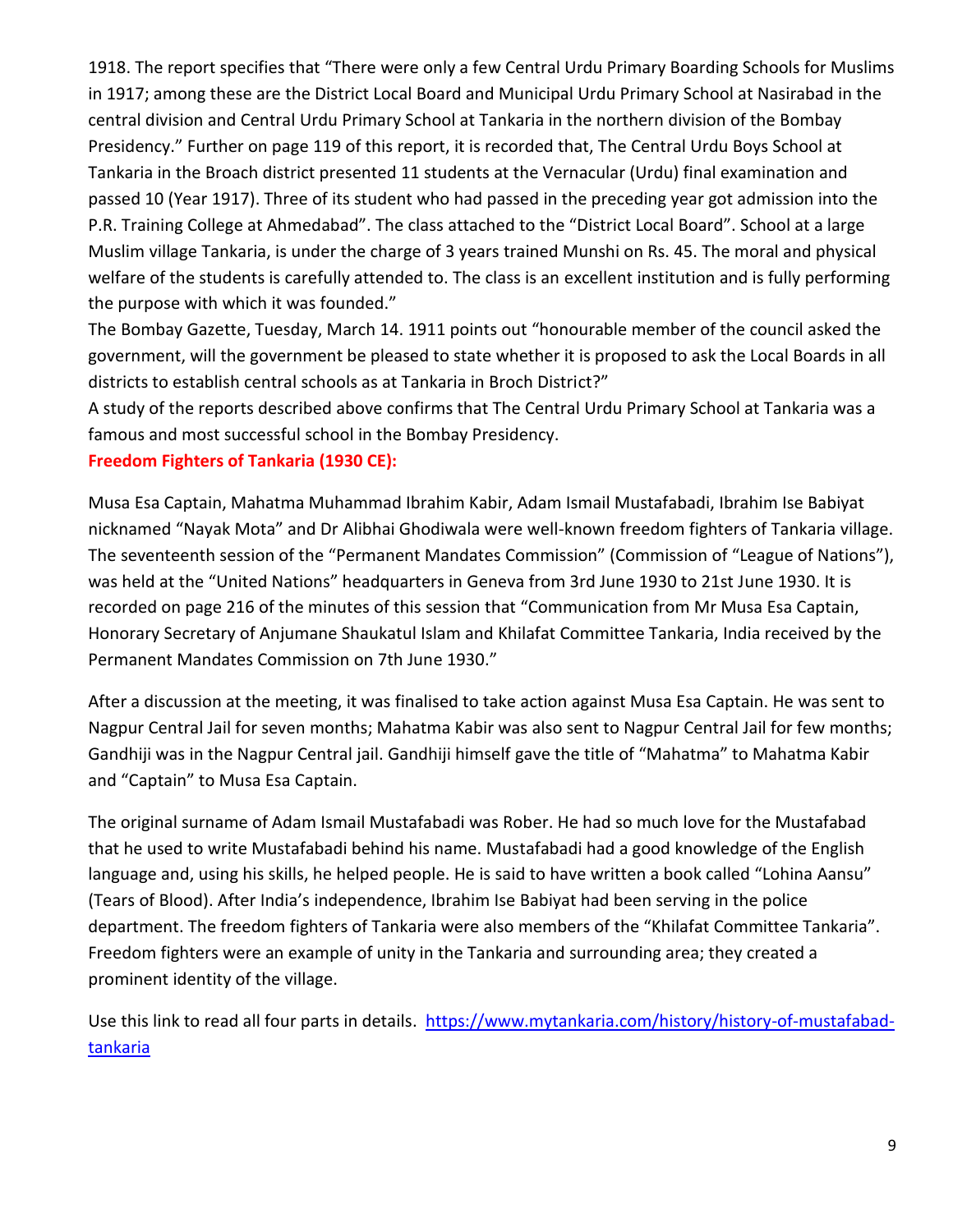# **Messages on the occasion of the Golden Jubilee Celebration of the Tankaria Welfare Society to be held on Sunday, September 26, 2021.**

# **(1) Tankaria Covid Care Centre Committee. Tankaria.**

# ટંકારીઆ કોવીડ કેર સેન્ટર નો ટૂંકો અહેવાલ અને આભાર વ્યક્ત કરતો સંદેશ.

કોરોનાની બીજી લહેર દરમીયાન એપ્રીલ-મે ૨૦૨૧ના રમજાન માસમાં બીજા અઠવાડડયાથી ટંકારીયાના લોકો ખુબ મોટી સંખ્યામાં Covid-19 મહામારીમાં સપડાયા હતા. ટંકારીયાના લોકોએ અનુભવેલા સદીના અત્યંત મુશ્કેલ સમયમાં રોજના ૩,૪ કે ૫ નવયુવાનો, ગ્રામજનો Covid-19 નો શીકાર બની અકાળે આ દુનિયાથી વિદાય લઈ રહ્યા હતા. બધીજ હોસ્પીટલોમાં વેઇટિંગ લીસ્ટ ખૂબ જ લાંબા હતા. તથા કોરોના મહામારીનો ભોગ બનેલા કેટલાય લોકોની આર્થિક સ્થિતિ મોંઘી હોસ્પિટલોના ખર્ચાઓને પહોંચી શકે એવી ન હતી જેના કારણે દદીઓ સમયસરની યોગ્ય સારવારથી વંનર્ત રહી આ ફાની દુનનયા છોડી રહ્યા હતા. ગામમાં જરૂરી સુનવધાઓ સાથેની હોસ્પીટલ ન હોવાથી Covid-19 માટે ખાસ અલાયદી સુનવધા તાત્કાનલક ઉભી કરવાની જરૂડરયાત ઉભી થઈ હતી. કોવીડ કેર સેન્ટર તાત્કાનલક શરૂ કરવા માટે માય ટંકારીઆ વોટ્સઅપ ગ્રુપ ૦૧ અને ૦૨ માં તથા ગ્રેટ ટંકારીઆ વોઈસ વોટ્સઅપ ગ્રુપ માં અને માય ટંકારીઆ વેબસાઈટ ઉપર ૧૭ એપ્રીલ ૨૦૨૧ ના રોજ એક ઈમરજન્સી મેસેજ મુકવામાં આવ્યો હતો. બે-પાંચ મીનીટનાય વિલંબ વિના બધાંનો ખુબ ઝડપી અને જરૂરી એવો સહકાર અને આ કામ માટેની પ્રાથમિક જરૂરીયાત એવા દાન નો અવિરત ધોધ દુનિયાના દરેક ખૂણામાં રહેતા લોકો મારફત તાત્કાલિક શરૂ થઇ ગયો હતો. ૧૮ એપ્રીલ ૨૦૨૧ની રાત્રે અંજુમન સાર્વજનિક હોસ્પિટલ અને મદની શિફાખાનાના હોદ્દેદારો સાથે ટૂંકી મુલાકાત થઈ હતી અને કેટલાક જિમ્મેદારોના, ડોકટરોના સહી/સિક્કા સાથે ટંકારીયા વેલ્ફેર સોસાયટી યુ.કે. ના કેટલાક જિમ્મેદારોને વ્યક્તિગત રીતે મદદ માટે વિધિવત પત્ર લખી વોટ્સઅપ મારફત મોકલવામાં આવ્યો હતો. ઇનન્ડયા, ઇંગ્લેન્ડ, અમેરીકા, સાઉથ આફ્રીકા, કેનેડા, જામ્બીયા, આફ્રીકાના બીજા દેશો, સઉદી અરેબીયા, કતાર, ન્યુજીલેન્ડ, સ્વાજીલેન્દ જેવા બીજા કેટલાક દેશોમાં રહેતા લોકોએ પોત-પોતાની જવાબદારીઓ નનભાવવાની શરૂ કરી હતી અને તેઓએ ટેલીફોન અને વોટ્સઅપ મેસેજ મારફત સતત સંપકિમાં રહી સમયસર મદદ કરી માનવતાનું એક ઉમદા ઉદાહરણ પ રં પાડયું હતું. ૧૯ એપ્રીલ ૨૦૨૧ની રાત્રે તરાવીહની નમાજ પછી સમુહમાં ખાસ દુઆ અને સદકાનું આયોજન કયાિ પછી ટંકારીઆ કોવીડ કેર સેન્ટર શરૂ કરવા માટે મોટા પાદર દારૂલ ઉલુમના હોલમાં ગામ લોકોની હાજરીમાં એક મીટીંગનું આયોજન થયું હતું. ખુબ જ ટુંકા સમયમાં જરૂરી સુવિધાઓ ઉભી કરવાની તથા સરકારની પરવાનગી માટેની તમામ પ્રક્રિયાઓ પુરી થતાં ૨૫ એપ્રિલ ૨૦૨૧ ના રોજ ટંકારીઆ કોવીડ કેર સેન્ટર વિધિવત રીતે કાર્યરત થયુ હતું. કોવીડ કેર સેન્ટર શરૂ કરવા માટે શરૂઆતમાં ૦૩ બિલ્ડીંગ ચર્ચા વિચારણામાં હતી. પરંતુ દારૂલ બનાતની નબલ્ડીંગમાં ૫૦૦ બહેનો માટે રહેવા-જમવાની બધીજ પાયાની સુનવધાઓ તૈયાર હોવાથી આ સુનવધાઓ હાથવગી હતી અને આ બિલ્ડીંગ ગામથી દૂર હોવાથી સંક્રમણ ફેલાવવા જેવા જોખમો પણ ખૂબ ઓછા હતા એટલે બધાની સહમતિથી અને સંયુક્ત પ્રયાસોથી આ ટંકારીઆ કોવીડ કેર સેન્ટર દારૂલ બનાતમાં શરૂ કરવામાં આવ્યું હતું. આપણા ગામના અનુભવી ડૉક્ટરો અને નર્સિંગ સ્ટાફની ટીમ તથા વોલીન્ટીયસિની ટીમ તાત્કાનલક ઉભી કરવામાં આવી હતી. ગામના નવયુવાનોએ દારૂલ બનાતમાં સફાઈની કામગીરી નવના નવલંબે શરૂ કરી દીધી હતી. ગામના ઈલેક્રીશયન પણ તાત્કાનલક કામે લાગી ગયા હતા. ભરૂર્ અને જંબુસરની હોસ્પીટલના ડોક્ટરોની સલાહ આપણા સ્ટાફને મળી રહે એવી વ્યવસ્થા ગોઠવવામાં આવી હતી. સાલ્યા હોસ્પીટલના સ્રેર્ર, ઓક્સીજનની રોલી, ઓક્સીજન ફ્લોમીટર જેવા સાધનો આપણને વાપરવા માટે મળ્યા હતા. નાણાનું દાન ઉપરાંત કોવીડ કેર સેન્ટર માટે જરૂરી એવા અનેક સાધનોનું દાન ખુબ ઝડપથી કરી ટંકારીયાના દેશ-વિદેશમાં રહેતા લોકોએ અને કેટલીક સંસ્થાઓએ એક ઉમદા એક શ્રેષ્ઠ ઉદાહરણ પૂરુ પાડયું હતું. બીજા ગામ-શહેરમાં વસતા લોકો તરફથી પણ ખુબ સારો સહકાર મળ્યો હતો. ગામના અંજુમન હોસ્પીટલ અને મદની

નશફાખાના હોસ્પીટલના હોદ્દેદારો, ડોકટરો, નર્સિંગ તથા બીજો જરૂરી સ્ટાફ, કોવીડ કેર કમીટીના જીમ્મેદારો અને ગામના લોકોએ આ કામમાં ખુબ એકાગ્રતાથી કામ કયુિં હતું. દદીઓને લેટેસ્ટ દવાઓ, લેટેસ્ટ મેડીકલના સાધનો દ્વારા લેટેસ્ટ રીટમેન્ટ, ફાયર સેફટી, એલામિ સીસ્ટમ, ઓક્સીજન સેન્રલ લાઈન મારફત ઓનક્સજનનો અનવરત સપ્લાય, દદીઓ માટેના એરકંડીશન રૂમો માટે હેવી લોડનું અલગ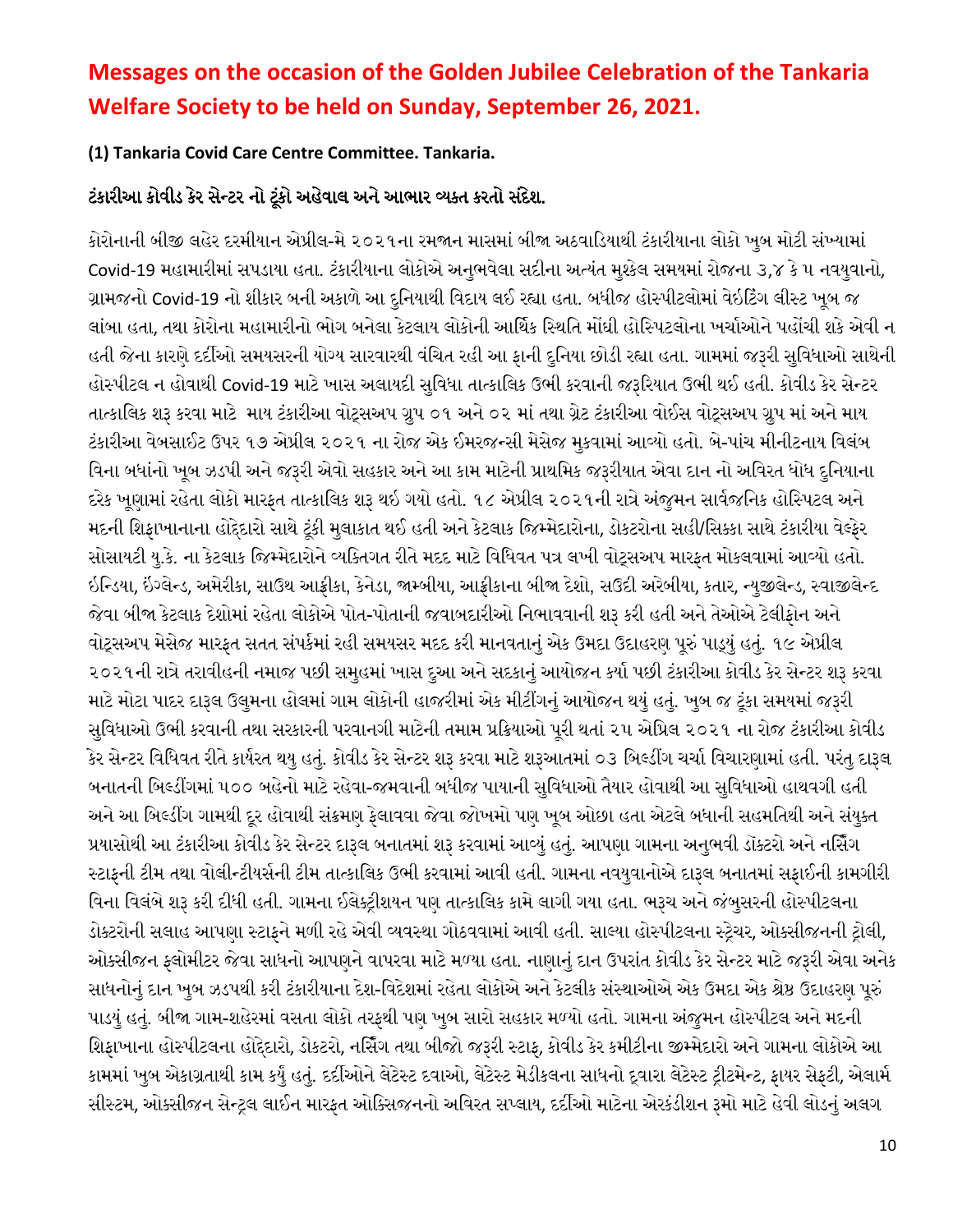વાયરીંગ, સ્ટેન્ડ બાય પાવર સપ્લાય, એમ્બ્યુલન્સ જેવી સેવાઓ કોઈ પણ જાતની અડચણ વિના અવિરત મળતી રહે એવી ભરપૂર કોનશશો થઈ હતી. દદીઓ અને દદીઓના સગાસંબંધીઓએ ટંકારીયા કોવીડ કેર સેન્ટરની ખુબ સરાહના કરી આ કામમાં નહસ્સેદાર બધા લોકો માટે અલ્લાહ પાસે અવારનવાર દુઆઓ કરી હતી. ટંકારીયાના લોકોએ અનુભવેલા આ સદીના અત્યંત મુશ્કેલ સમયમાં બધાએ ભેગા મળી જે કામ કયુિં હતું તે કામ ગામની એકતા, મજબુત સંગથન, પ્રબળ ઇચ્છાશનક્ત તથા અલ્લાહની ખાસ મદદથી જ શક્ય બન્યું હતું. ૨૫ એનપ્રલ ૨૦૨૧થી ૧૫ જુન ૨૦૨૧ દરમીયાન કુલ ૧૪૭ દદીઓએ ટંકારીયા કોવીડ કેર સેન્ટરમાં કોઈ પણ પ્રકારની ફી ચુકવ્યા વિના મફત સારવારનો લાભ લીધો હતો. ટંકારીયા ગામના ૧૧ ડોક્ટરોએ તથા ગામના જ નર્સિંગ સ્ટાફે અને વોલીન્ટીયર્શે સેવાઓ આપી હતી જેમાંના કેટલાક સ્ટાફે પોતાના પગારની રકમ દાન પેટે કોવીડ કેર સેન્ટરમાં પરત જમા કરાવી ઉમદા સેવાનું બેહતરીન ઉદાહરણ પૂરું પાડ્યું હતું. ટંકારીઆ કોવીડ કેર સેન્ટરના સમાપન પ્રસંગે તારીખ ૧૯ જુન ૨૦૨૧ની રાત્રે મોટા પાદર દારૂલ ઉલુમના હોલમાં રાખેલ કાયિયમમાં હાજરજનોની ઉપનસ્થનતમાં કોરોના યોદ્ધાઓને રોફી અને સન્માનપત્ર આપી સન્માનનત કરાયા હતા. આ સમારંભમાં કોનવડ કેર સેન્ટરમાં થયેલ કામગીરીની ત્થા શર થી અંત સુધી ના એકએક રૂનપયાના ખર્િની સનવસ્તાર માનહતી કમીટીના સભ્યોએ પ્રદાન કરી હતી જેને શ્રોતાગણે તાળીઓથી વધાવી લીધી હતી. દાનની વધેલ રકમો થોડો સમય ડરજવિ રાખવાનું નક્કી થયું હતું જેથી ઓચિંતી જરૂરત ઉભી થાય તો વિના વિલંબે ટંકારીઆ કોવીડ કેર સેન્ટર ફરીથી શરૂ કરી શકાય. હવે પછી દાનની વધેલી રકમો બાબતે અંતિમ નિર્ણય દેશ-વિદેશમાંથી જેમણે એ દાન આપ્યું છે એવા તમામ દાનવીરોની વ્યક્તિગત ઈચ્છા અનુસાર ટૂંક સમયમાં કરવામાં આવશે.

આજના આ પ્રસંગે ટંકારીયામાં રહેતા લોકો તથા ટંકારીઆ કોવીડ કેર સેન્ટર કમીટી, ધી ટંકારીયા વેલ્ફેર સોસાયટી યુ.કે. તથા દાન એકત્રિત કરનારા જિમ્મેદારો, દાનવીરો, હિતેચ્છુઓ તથા યુ.કે.માં રહેતા તમામ એવા દાનવીરો, ટંકારવીઓ જેમણે વ્યક્તિગત રીતે ટંકારીઆ કોવીડ કેર સેન્ટર કમીટીને એમના કુટુંબીજનો, સ્નેહીઓ મારફત દાન આપ્યું છે એ તમામનો ખુબ ખુબ આભાર વ્યક્ત કરે છે. ધી ટંકારીયા વેલ્ફેર સોસાયટી યુ.કે. પ્રગનતના અનેક સોપાનો સર કરે એવી ડદલી દુઆઓ અને સુભેચ્છાઓ છે. ધી ટંકારીયા વેલ્ફેર સોસાયટીના આદ્યસ્થાપકો જેમનું મન હમેશાં માદરે વતનની ફીકરોમાં રહેતું હતું એવા દીઘિ દ્રષ્ટી વાળા લોકોની સુજબુજ ને આજના આ ગોલ્ડન જ્યુબીલીની ઉજવણીના પ્રસંગે સલામ. આજના આ ખાસ પ્રસંગે આ માધ્યમ મારફતે ઇન્ડિયા, ઇંગ્લેન્ડ, અમેરીકા, આફ્રીકા, કેનેડા, જામ્બીયા, સાઉદી અરેબીયા, કતાર, ન્યુજીલેન્ડ, સ્વાજીલેન્દ જેવા બીજા દેશોમાં રહેતા લોકોએ જે વ્યનક્તગત રીતે જવાબદારીઓ નિભાવી ટંકારીઆ કોવીડ કેર સેન્ટરને તથા ગામના બીજા નાનામોટા કામોમાં ભૂતકાળમાં પણ જે મદદ કરી છે એ તમામનો ડદલની ગેહરાઈથી ખુબ ખુબ આભાર વ્યક્ત કરવામાં આવે છે. અલ્લાહ તઆલા તમામની ખીદમતો કબુલ કરી બન્ને જહાનમાં એનો બેહતરીન બદલો આપે, તમામની મદદ ફરમાવે, તંદુરસ્તી સાથેનું આસાન જીવન આપે, રોજી રોજગારમાં બરકત આપે, ઈમાનની સલામતી સાથેનું જીવન અને મોત આપે એવી ડદલી દુઆઓ સાથે. ટંકારીઆ કોવીડ કેર કમીટી**,** ટંકારીઆ.

# **(2) Mr. Aziz Tankarvi. Tankaria.**

શુભેચ્છા સંદેશ : અસ્સલામો અલયકુમ વ. વ.

શફીકભાઈ, હબીબ ભુતા, ઇકબાલભાઇ, મોહમ્મદ ફારૂક તથા બધા ટંકારવી યુવા મિત્રો, તમારા બધા માટે સમગ્ર ગામને ગર્વ છે. તમે લોકો પોતાનાઓ થી માઈલો દૂર તમારા ધંધા -રોજગારમાં વ્યસ્ત હોવા છતાં વતનની ખિદમત માટે તન, મન, ધનથી તત્પર રહો છો, એનું અમને ખૂબ ગૌરવ છે. અલ્લાહ આપની ખિદમતોને કબૂલ ફરમાવે, આપની મહેનત, ફિકર ને કામયાબ કરે એવી દિલી દુઆઓ.

આદિલ મન્સરી કહેછે : વતનની ધૂળથી માથું ભરી લઉં આદિલ પછી આ ધુળ પણ ઉમ્રભર મળે ન મળે. બધાને યાદ અને સલામ.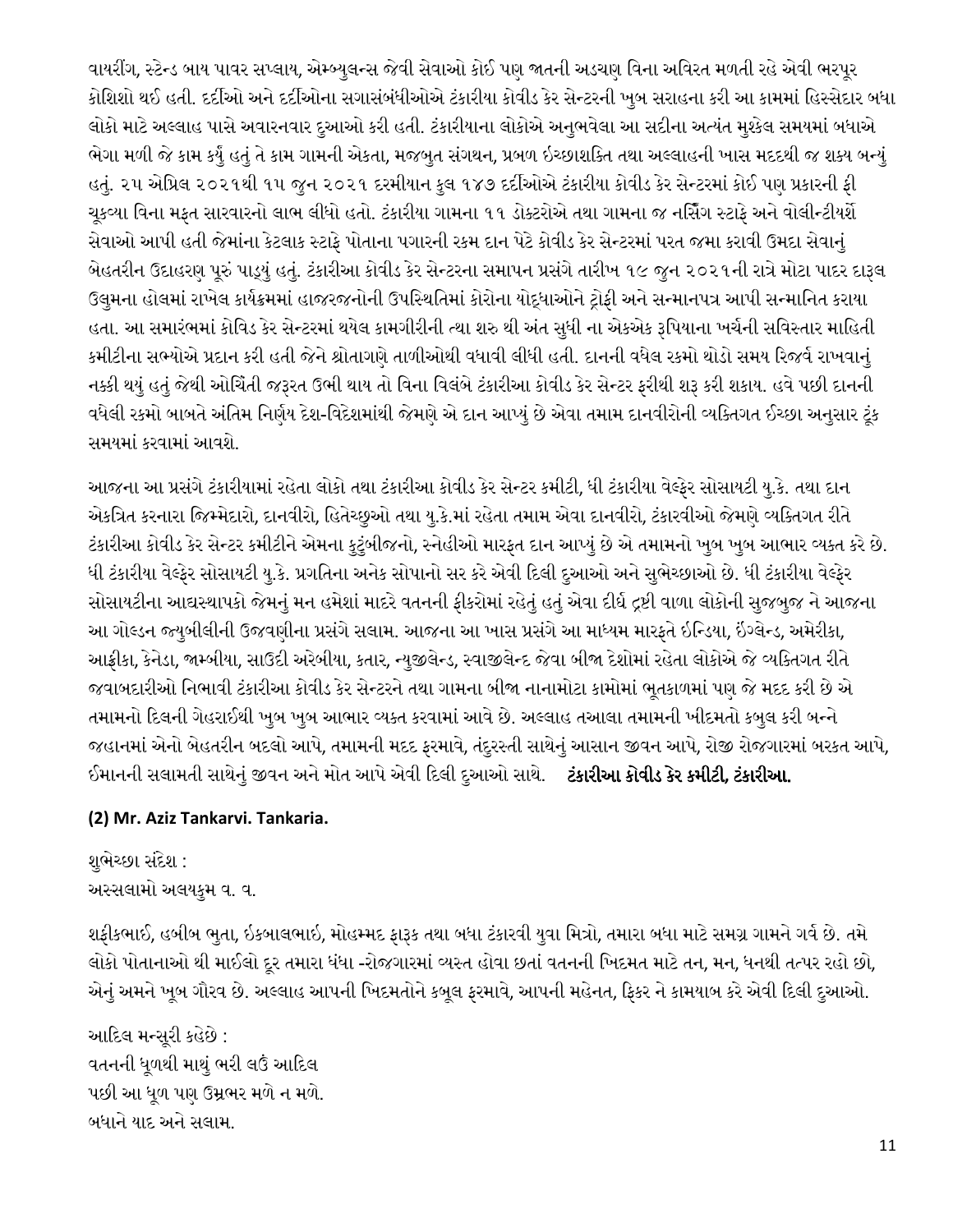# **(3) Mr. Nasirhusen Lotiya. Tankaria.**

Best wishes for Annual General Meeting and Golden Jubilee Celebration of The Tankaria Welfare Society UK. Tankarvis around the world are looking forward for the outcomes of Annual General Meeting of TWS. Wishing you all the best in whatever you do in AGM. Good luck for all future endeavours.

# **(4) Mr. Mubarak Ghodiwala (Dard Tankarvi). Tankaria.**

Very best wishes for the meeting..... Allah aapra mate best Kare evi Dili dua.

# **(5) Anjuman Hospital. Tankaria.**

અંજુમન સાર્વજનિક દવાખાનું ટંકારીઆ પરિવાર..

 $*$ ધી ટંકારીઆ વેલ્ફેર સોસાયટી યુ.કે. શફીકભાઈ , મિત્રો, વડીલો !\*

પોતાના વતન ટંકારીઆથી દૂર રહી વતન માટે તથા સામાજિક કામોમાં સક્રિય અને તત્પર એવી ધી ટંકારીઆ વેલ્ફેર સોસાયટી યુ.કે. સંસ્થા તથા તેના મેમ્બરો, વડીલોને ગોલ્ડન જ્યુબિલી ડે નિમિત્તે ખૂબ ખૂબ મુબારકબાદી.

અલ્લાહ આપ લોકોની માનવસેવા માટેનો જઝબો, ફિકર, મહેનત અને હંમેશા તેને પ્રગતિના પંથે લઈ જવાના પ્રયત્નો કરવામાં આપ સૌને કામયાબ અને Successful કરે એવી ડદલી દુઆઓ. (આમીન ).

લિ. અંજમન સાર્વજનિક દવાખાનં ટંકારીઆ પરિવાર..

# **(6) Mr. Aiyyub Miyaji. Canada.**

The President Shafiq bhai and comitee members

I would like to congratulate members of Tankaria welfare society. U.k on their Golden jubilee celebration.

You all deserve credit for your hard work .sacrifice love .and precious times you spent for welfare and bright future for Tankaria

From bottom of my heart I wish you all the best. For coming years .Thanks. Ayub bhai Miyanji Canada.

# **(7) Mr. Bashir Menk. USA.**

To the President of the Tankaria Welfare Society UK, Brother Shafiq Bhai, and his entire team. On behalf of the Tankaria community in Chicago, Illinois - we would like to extend our dearest congratulations to you all on your Golden Jubilee Celebration. I have been a member of the Tankaria Voice Group and have witnessed the great work your organization has done during the COVID-19 pandemic. For example, supporting the COVID Center and providing as well as supporting the daily operations of the Center with medical supplies and equipment. Most importantly, Tankaria Welfare Society UK was able to provide financial relief for families who were impacted significantly during this unprecedented time. It was not an easy task, however, with your passion, determination, and motivation you have made such a difference to the Village of Tankaria. There is a lot more work to be done, yet, I am positive with the continuous mentorship of Iqbal Bhai Dhoriwala, Ayub Bhai Miyanji , Abdul Bhai Kamthi, Aziz Tankarvi and many more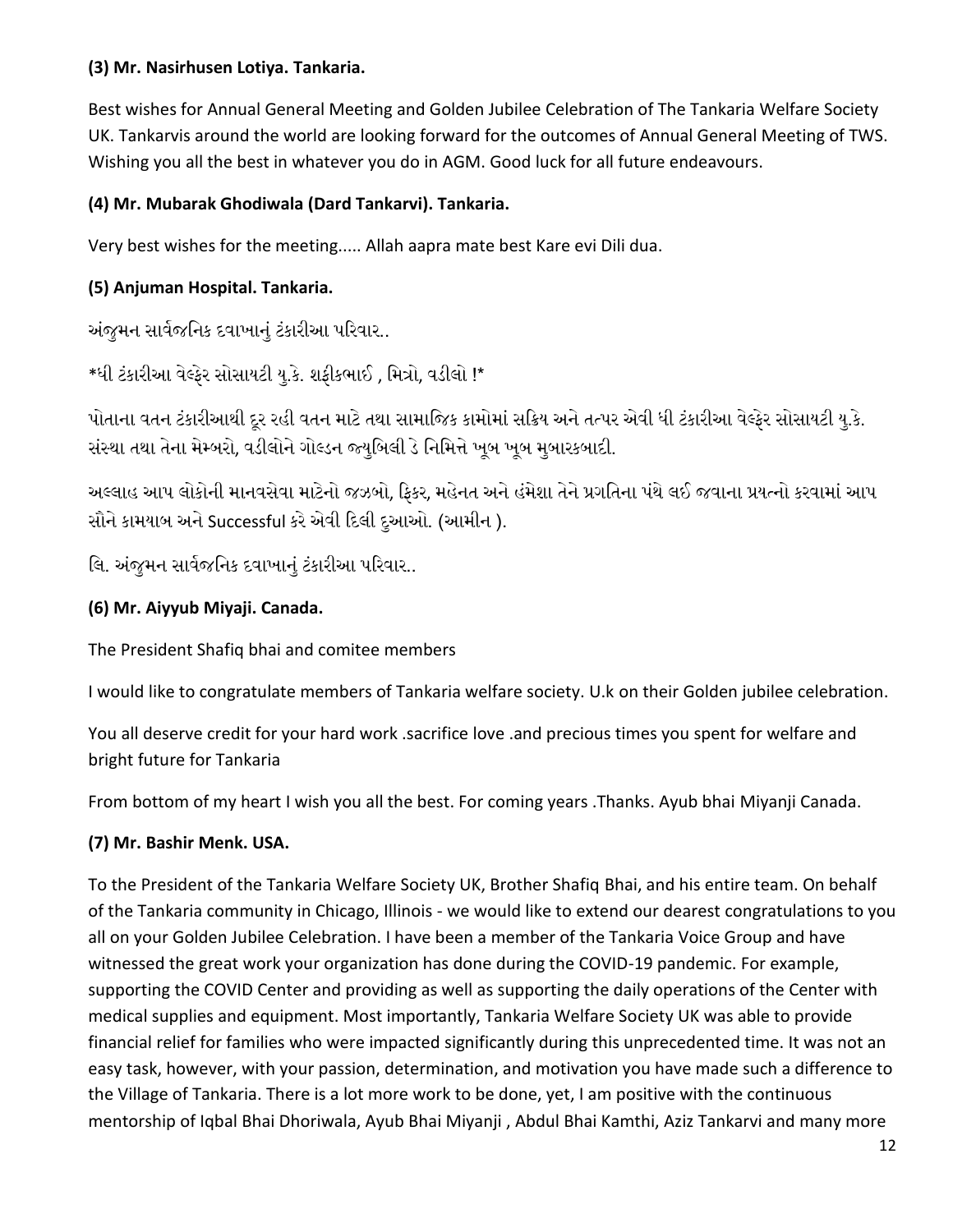- the Tankaria community will continue to flourish. Likewise, we have a handful of pioneers left in our community like Adam-Sahib Ghodiwala, Yakub Mahek, Ismail Khunawala, Ali Adam Bhim, Dawood Baji Bhai Bhuta, and others. If we work together, we can accomplish many more great things. Congratulations again and keep up the good work from Bashir Menk and the Chicago Tankaria community!

#### **(8) Mr. Aziz Bhad. Zambia.**

W.salam w.w

Congratulations and many good wishes to u k welfare society on the day of golden jubilee celebrations may almighty Allah make it easy and successful AMEEN

# **(9) Mr. Muhammad Patel. India.**

Assalamoalykum ww

Dear All Tankarvi

Nice to see UK Tankarvi taking lead and doing great job of bringing all Tankarvi on one page, one platform.

Tankaria has produced Doctors, Engineers, Enter-pruners, Poets, Professors, Ulama and most importantly TEACHERS. Tanakaria teachers were dominating the teaching fields all over Gujarat.

Many like minded people are meeting in UK on the Jubilee occasion which would give great opportunity how Tankaria legacy of leading the community be enhanced and going forward how collectively we can do more in all fields so that current generation be rightly guided to become leaders of tomorrow. We should invest all our energies and resources to make younger generation highly educated, good human-being, Muslim in true sense etc.

With fast changing world and values we have to adopt to such situations while maintaining our identity.

While staying far away from country you guys are doing great job with dedication and commitment and this will bring sea changes in making better future not only of Tankarvis but the whole community Inshaallah.

# **(10) Mr. Mustak Daula. Tankaria.**

Congratulations and May ALLAH [SWT] succeed a great program…….

# **(11) Mr. Adam Moosa (Lali Family). South Africa.**

It is with deep and profound regret that I wish to inform you that I cannot be a part of your audience on this momentous occasion as you celebrate 50 years heralding your noteworthy existence. As you are aware, there are circumstances the world is facing way beyond our expectations, making it difficult to travel. Please accept my apologies for not being present.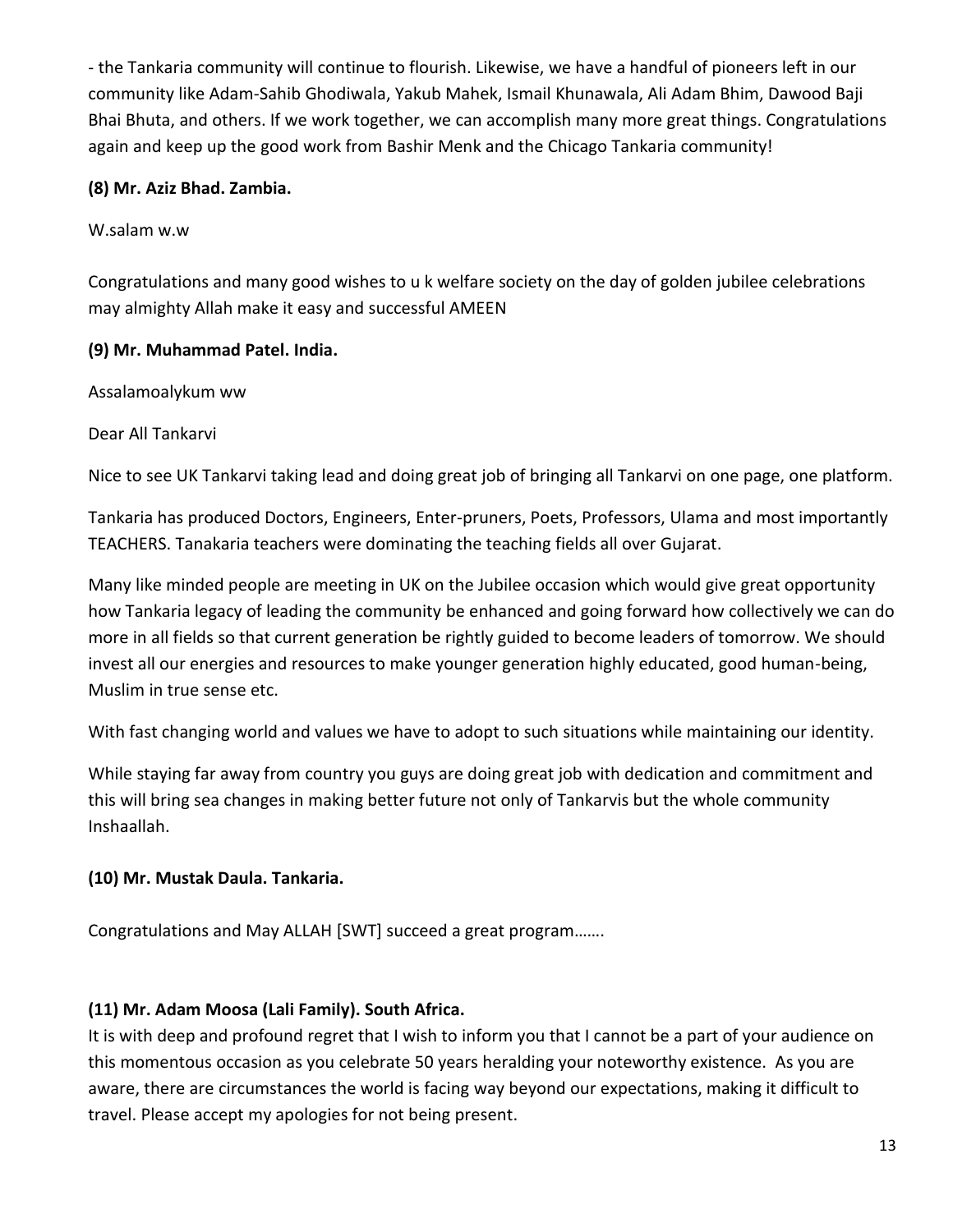Whilst I accept the "Legend of Tankaria Award" in absentia, I place on record my sincere gratitude for this single honour and believe that there are many other unsung heroes along your path of existence who are more deserving of this esteemed honour. Please accept my best wishes for the day in question. I accept this award with great humility.

I place on record my admiration for the members of the Tankaria Welfare Society for their selfless contributions which have enabled this legendary body to celebrate such a memorable milestone. Your Society has done sterling work over the 50 years.

There are many people who have contributed in cash and kind to your success and it is on this note that I wish to record my sincere admiration to these stalwarts and donors. Your dedication and hard work will never go unnoticed by Allah.

May you remain blessed.

I would like to congratulate your Guest of Honour, Gold Medalist Ayaz M. Bhuta for his remarkable achievement of attaining gold at the Paralympics. You have brought great honour to Tankaria and to fellow Tankarians who are part and parcel of the Indian diaspora throughout the world. May the Society enjoy a long and fruitful existence on the road ahead!

Kind Regards

Adam Moosa (Lali Family)

Port Shepstone- South Arica.

# **(12) Mr. Rustam Lalan. Canada.**

ધી ટંકારીઆ વેલ્ફેર સોસાયટીના ગોલ્ડન જ્યુબીલીની ઉજવણીના પ્રસંગે સોસાયટીના સંચાલકોને ઘણા ઘણા અભિનંદન અને ભવિષ્યમાં પણ સોસાયટીના હેતુ અનુસાર માદરે વતન માટે ભૂતકાળની જેમ યોગ્ય કાર્ય કરે એવી ખુદા પાસે દુઆ માંગું છું.

ભ તકાળમાં સોસાયટીના યોગ્ય હેતુઓ જેવા કે ….

(૧) ગામના જરૂરીયાતમંદ લોકોને નાણાકીય સહાય ત્થા

(૨) ગામના બાળકોને સ્કોલરશીપ આપવાના હેતુઓ માટે આપણા ગામની સંસ્થા મુસ્તુફાબાદ યુથકલબને યોગ્ય ગણીને જે કાર્યભાર સોંપેલ એને વિશ્વાસ સાથે પૂરો કરવામાં પૂરી ઈમાનદારીથી હમો યુથકલબના સભ્યો સહભાગી થયેલા તે બદલ આનંદ અનુભવીએ છે.

અંતમાં અલ્લાહ સંસ્થાને ઉત્તરો ઉત્તર પ્રગનત કરાવે એજ દુઆ. (આમીન)

લિ. આપનો વિશ્વાસુ રૂસ્તમ લાલન.